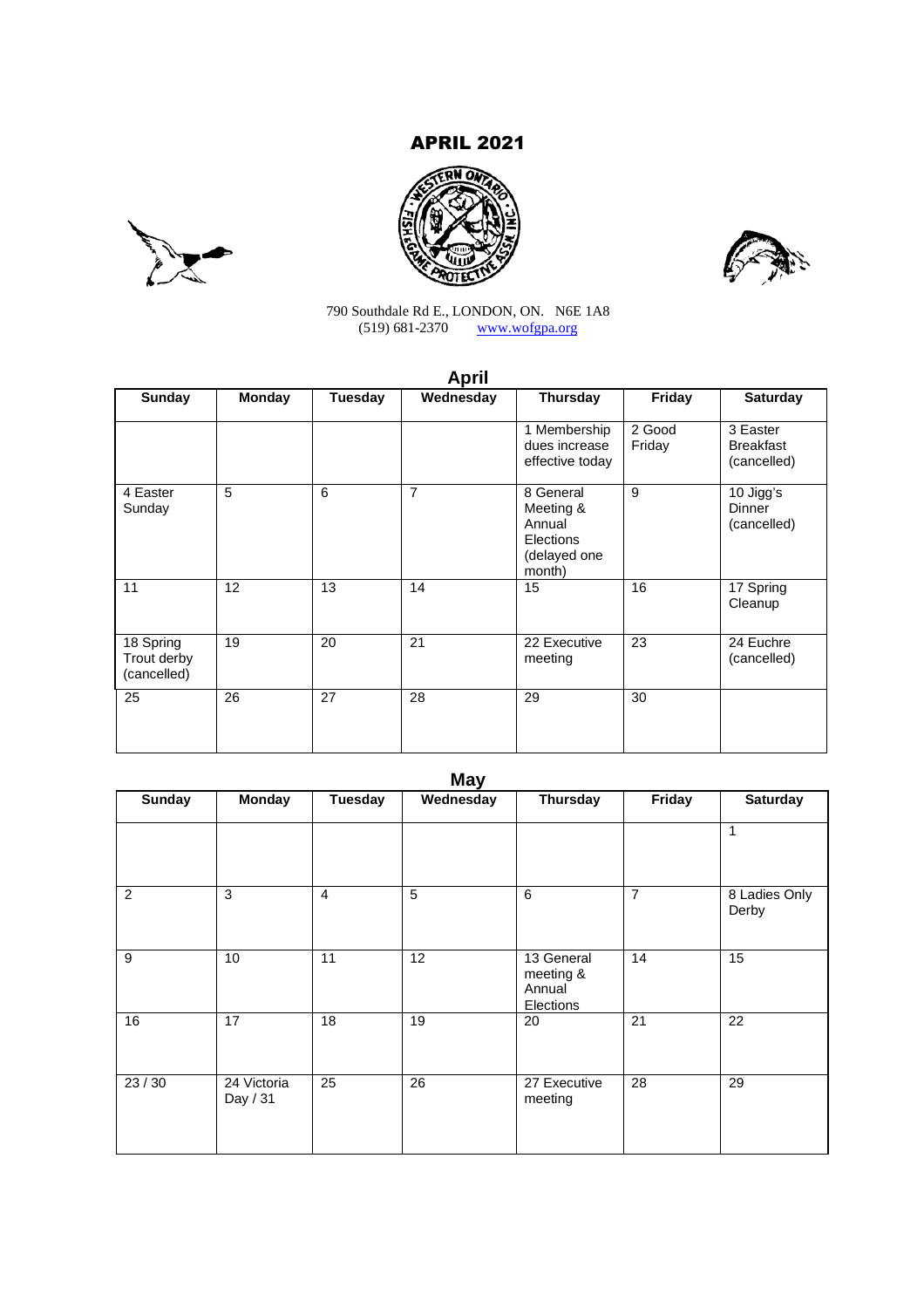#### **REMEMBER TO KEEP YOUR MEMBERSHIP VALID TO AVOID BEING ON A WAITING LIST TO REJOIN Western Ont. Fish & Game Protective Association**

**Executive & Committees for 2020- 2021**

| <b>Executive &amp; Committees for 2020-2021</b> |                              | Membership                                                                                                                                  |              |
|-------------------------------------------------|------------------------------|---------------------------------------------------------------------------------------------------------------------------------------------|--------------|
|                                                 |                              | Valerie Grahl                                                                                                                               | 519-453-0659 |
| <b>Executive</b>                                |                              |                                                                                                                                             |              |
| <b>President</b>                                |                              |                                                                                                                                             |              |
| Stan Gibbs                                      | 519-668-2609                 |                                                                                                                                             |              |
| <b>1st Vice President</b>                       |                              | <b>Newsletter</b>                                                                                                                           |              |
| Marco Liberatore                                | 519-680-1222                 | <b>Teresa Couture</b>                                                                                                                       | 519-668-6257 |
| <b>2nd Vice President</b>                       |                              |                                                                                                                                             |              |
| Joe Isenor                                      | 519-691-7510                 | <b>Fundraising</b>                                                                                                                          |              |
| <b>Secretary</b>                                |                              | Andre Koch                                                                                                                                  | 519-685-5725 |
| Teresa Couture                                  | 519-668-6257                 | <b>Steve Couture</b>                                                                                                                        | 519-668-6257 |
| <b>Treasurer</b>                                |                              |                                                                                                                                             |              |
| <b>Steve Couture</b>                            | 519-668-6257                 | <b>Youth Committee (Adult Mentors)</b>                                                                                                      |              |
| <b>Directors</b>                                |                              | Jeanette Jurasek (Chair)                                                                                                                    | 519-685-0237 |
| Jeanette Jurasek                                | 519-685-0237                 | Autumn Ernteman                                                                                                                             | 519-453-3641 |
| Lawrence Lainchbury                             | 519-681-7199                 | Andre Koch                                                                                                                                  | 519-685-5725 |
| <b>Past President</b>                           |                              |                                                                                                                                             |              |
| John Manvell                                    | 519-455-3627                 | <b>Club Merchandise</b>                                                                                                                     |              |
|                                                 |                              | Andre Koch                                                                                                                                  | 519-685-5725 |
| <b>Committees</b>                               |                              |                                                                                                                                             |              |
| <b>Entertainment</b>                            |                              | <b>Website Administrator and Public Relations</b>                                                                                           |              |
| Teresa Couture (Chair)                          | 519-668-6257                 | Lawrence Lainchbury                                                                                                                         | 519-681-7199 |
| Mary Degan                                      | 519-438-8104                 |                                                                                                                                             |              |
| Valerie Grahl                                   | 519-453-0659                 | <b>Political &amp; Environmental Research</b>                                                                                               |              |
| Jeanette Jurasek                                | 519-685-0237                 | Steve & Teresa Couture                                                                                                                      | 519-668-6257 |
| <b>Randy Keating</b>                            | 519-476-1916                 | Stan Gibbs                                                                                                                                  | 519-668-2609 |
| Andre Koch                                      | 519-685-5725                 | Lawrence Lainchbury                                                                                                                         | 519-681-7199 |
| Julie Thursby                                   | 519-473-5506                 |                                                                                                                                             |              |
| Diane Waite                                     | 519-685-7393                 | <b>Wreath Brigade</b>                                                                                                                       |              |
|                                                 |                              | <b>Stan Gibbs</b>                                                                                                                           | 519-668-2609 |
| <b>House</b>                                    |                              | Angela Liberatore                                                                                                                           | 519-680-1222 |
| Lawrence Lainchbury (Chair)                     | 519-681-7199                 |                                                                                                                                             |              |
| <b>Steve Couture</b>                            | 519-668-6257                 | <b>Club Caretakers</b>                                                                                                                      |              |
| <b>Bert Smit</b>                                | 519-472-5624                 | Ray and Barb Smith                                                                                                                          | 519-681-2370 |
|                                                 |                              |                                                                                                                                             |              |
| <b>Grounds</b>                                  |                              | <b>Our Conservation Pledge</b>                                                                                                              |              |
| Henry Van Eerdewijk (Chair)                     | 519-432-4239                 |                                                                                                                                             |              |
| <b>Steve Couture</b>                            | 519-668-6257                 | I give my pledge as a Canadian to save and faithfully defend from<br>waste the natural resources of my country, its soils and minerals, its |              |
| <b>Randy Keating</b><br>Lawrence Lainchbury     | 519-476-1916<br>519-681-7199 |                                                                                                                                             |              |
|                                                 | 519-681-8309                 | waters, forests, air and wildlife, and to obey all Fish & Game laws.                                                                        |              |
| Murray Lane<br>Lou Liberatore                   | 519-649-1988                 |                                                                                                                                             |              |
| Marco Liberatore                                | 519-680-1222                 | <b>Our Purpose</b>                                                                                                                          |              |
|                                                 |                              | . To promote true sportsmanship by the protection, breeding,                                                                                |              |
| Ponds                                           |                              | propagation and conservation of fish and game.<br>•To obey the Fish and Game Laws of Ontario.                                               |              |
| Stan Gibbs (Chair)                              | 519-668-2609                 |                                                                                                                                             |              |
| Brian Allen                                     | 519-668-1908                 | •To promote reforestation and conservation.                                                                                                 |              |
| Rod Cameron                                     | 519-685-1377                 | •To maintain a club and pond for the accommodation and                                                                                      |              |
| Jim Graham                                      | 519-681-0975                 | enjoyment of the members and friends.                                                                                                       |              |
| Joe Isenor                                      | 519-681-4301                 |                                                                                                                                             |              |
| Randy Keating                                   | 519-476-1916                 | <b>Meetings</b>                                                                                                                             |              |
| Lou Liberatore                                  | 519-649-1988                 | General meetings are held on the second Thursday of each month at                                                                           |              |
| Lawrence Lainchbury                             | 519-681-7199                 | 7:30pm, except for the months of July and August. The Executive                                                                             |              |
| George Maudsley                                 | 519-681-6429                 | meetings are held on the fourth Thursday of each month. Remember                                                                            |              |
| Doug Springer                                   | 519-680-2599                 | that you, as a member, are welcome to attend all club meetings. Your                                                                        |              |
| <b>Bob Thursby</b>                              | 519473-5506                  | input is highly valued and appreciated.                                                                                                     |              |
| Diane Waite                                     | 519-685-7393                 |                                                                                                                                             |              |
|                                                 |                              | <b>Treasurer's Report</b>                                                                                                                   |              |
| Welfare                                         |                              | The Treasurer's Report is presented at the Executive meeting and                                                                            |              |
| Teresa Couture                                  | 519-668-6257                 | questions and comments are always welcome. If you wish to receive                                                                           |              |
|                                                 |                              | a copy of the full report, please attend this meeting.                                                                                      |              |
| <b>Boat Rack</b>                                |                              |                                                                                                                                             |              |
| Don Colborne                                    | 519-686-9559                 |                                                                                                                                             |              |
|                                                 |                              |                                                                                                                                             |              |
|                                                 |                              |                                                                                                                                             |              |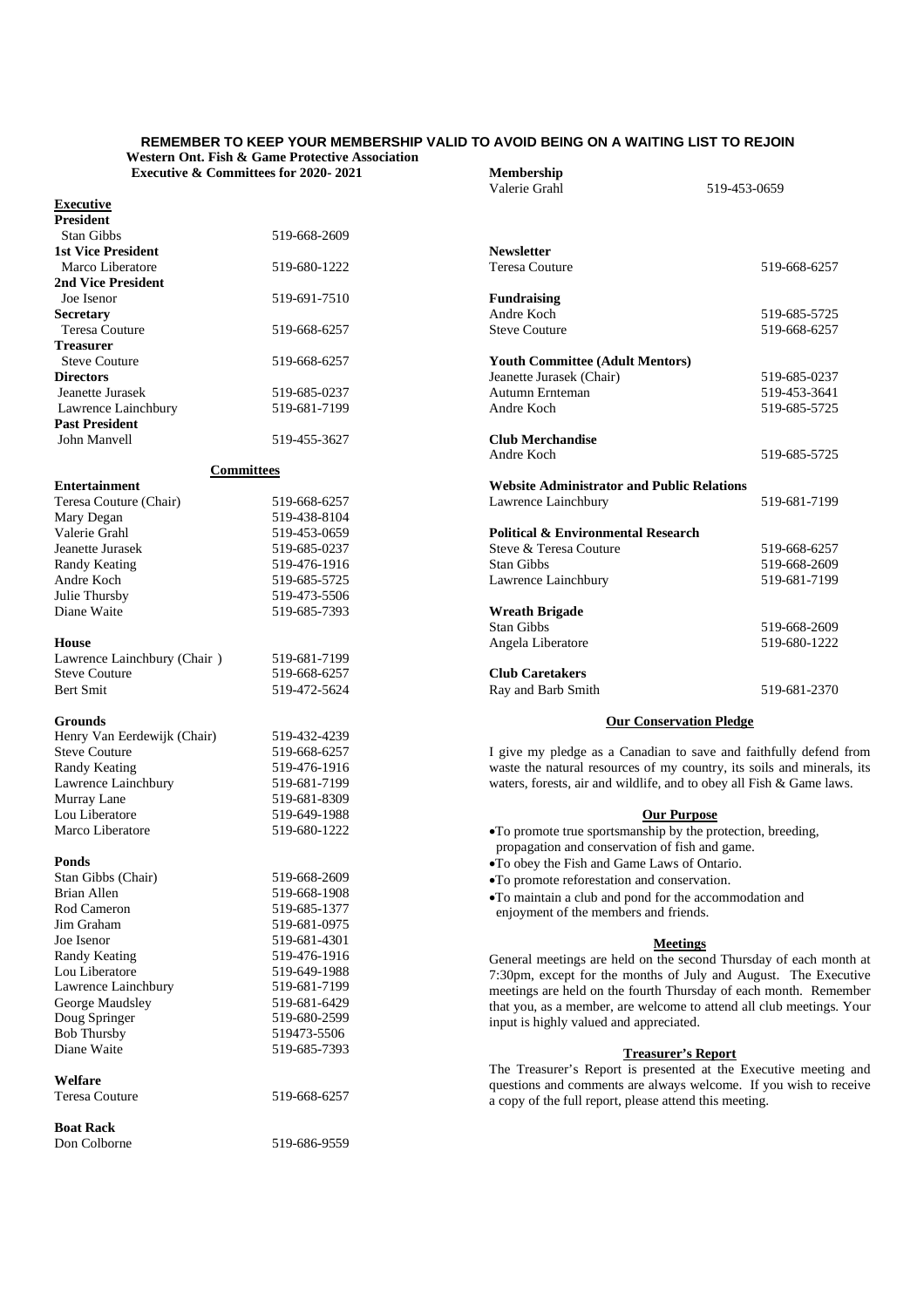Cigarette smoking is not permitted within 5 metres of all club entrances. Smokers are asked to use the containers provided for cigarette butt disposal. Cannabis use and vaping is not permitted anywhere on club property.

#### **PRESIDENT'S MESSAGE**

Fishing League Start up - April 20 to October12/2021

If you are looking to go fishing once a week with a great bunch of anglers, why not join us at the club pond on Tuesday nights any time after 5:00pm till dark, to compete for bragging rights, some pocket change, and maybe your name on a trophy at the end of the year.

Each week you accumulate points by catching the largest of the targeted fish, and each week the targeted fish are different. The buy in each time you fish is \$2.00, with half of the money going to the top score for that night. The other half is put aside to buy a nice gift for the "Angler of the Year".

This is a very good way to learn how to fish for the different kinds of fish in our pond. First place finishes in any of our Derbies also gets points towards your total for the year. See you on the water!

The Executive has delayed to Annual Elections which are typically by one month at a time. They strongly feel that input from members is a necessity for running the club and its operations. The new date is May 13 at the General Meeting. Hopefully by that time, members will be permitted to gather inside the club to vote. If you wish to join a committee or would like more details, please contact the committee chairperson.

Another note to members: Our meetings will be for the Executive body only until further notice as London is currently in Red Zone designation. Membership renewals will be done on meeting nights between 7pm and 7:30pm.

> Yours in Conservation Stan Gibbs

## **MEMBERSHIP RENEWALS AND CHANGE OF CONTACT INFORMATION**

Beginning Thurs., April 1st, there will be a \$ 10.00 increase in membership dues. This is NOT an April Fool's Day prank. There is no increase to Youth and Sponsor Child memberships or Boat Rack spot.

| The new rates are: |
|--------------------|
| \$160.00           |
| \$140.00           |
| \$135.00           |
|                    |

Those members whose membership is due should come to the club on a scheduled meeting night (2nd or 4th Thursday) between 6:30 and 7:30 pm to pay your dues.

If your renewal date on your notice is May 1, 2021. Your membership will lapse at the end of May, which is the one-

month grace period permitted and your name removed from the membership list. If you choose to rejoin the club, your name will be added to the waiting list which is currently has an estimated 4 year wait time.

It is very important that you send any and all changes in mailing address, email or phone number(s) to Val Grahl (Membership Committee). WOFGPA will not be responsible if your membership lapses due to incorrect contact information on file.

All membership renewal notices are sent electronically, and mailed only to those persons without an email on file. Please bring your notice with you when paying your membership dues. The club will accept cheques, debit and credit card payments but not e-transfers. Mailed payments and late payments will not be accepted and will be returned to you.

# **ELECTIONS (NEW DATE) THURSDAY, May 13 at 7:30 PM**

Due to the current Ontario COVID-19 Response Framework and gathering limits, the Executive of WOFGPA has decided to delay our Annual Elections one month at a time. They realize the importance of club members' input and welcome it.

This notice is to advise all Western Ontario Fish & Game Protective Association members that the Annual Executive Elections for the 2021 - 2022 term will be held on Thursday, May 13, 2021 at 7:30 pm.

- All positions will be for a one-year period, covering May 13, 2021 through until the next election, which will be held on the second Thursday in March 2022.
- Nomination letters may be delivered to the club by Wednesday, May 12, 2021, in a sealed envelope addressed to -
- Teresa Couture Secretary WOF&GPA
- RE: Election Nomination
- All nominated members must be present on election night to accept their nomination OR provide a written acceptance delivered to Teresa Couture (Secretary) on or before election night.
- All membership fees must be up to date on election night. Please have your valid membership card with you. (The one-month grace period for membership renewal will not apply).
- One vote shall apply per membership, regardless of the membership type.

The Election each year is a very important part of this organization. Our members' input and participation into the election process is necessary to keep this organization viable and accountable to its members. If you would like to be on a committee for the upcoming year, please speak with the current committee chairperson.

All members are encouraged to get involved and strive to make Western Ontario Fish & Game Protective Association in London, Ontario the very best that it can be.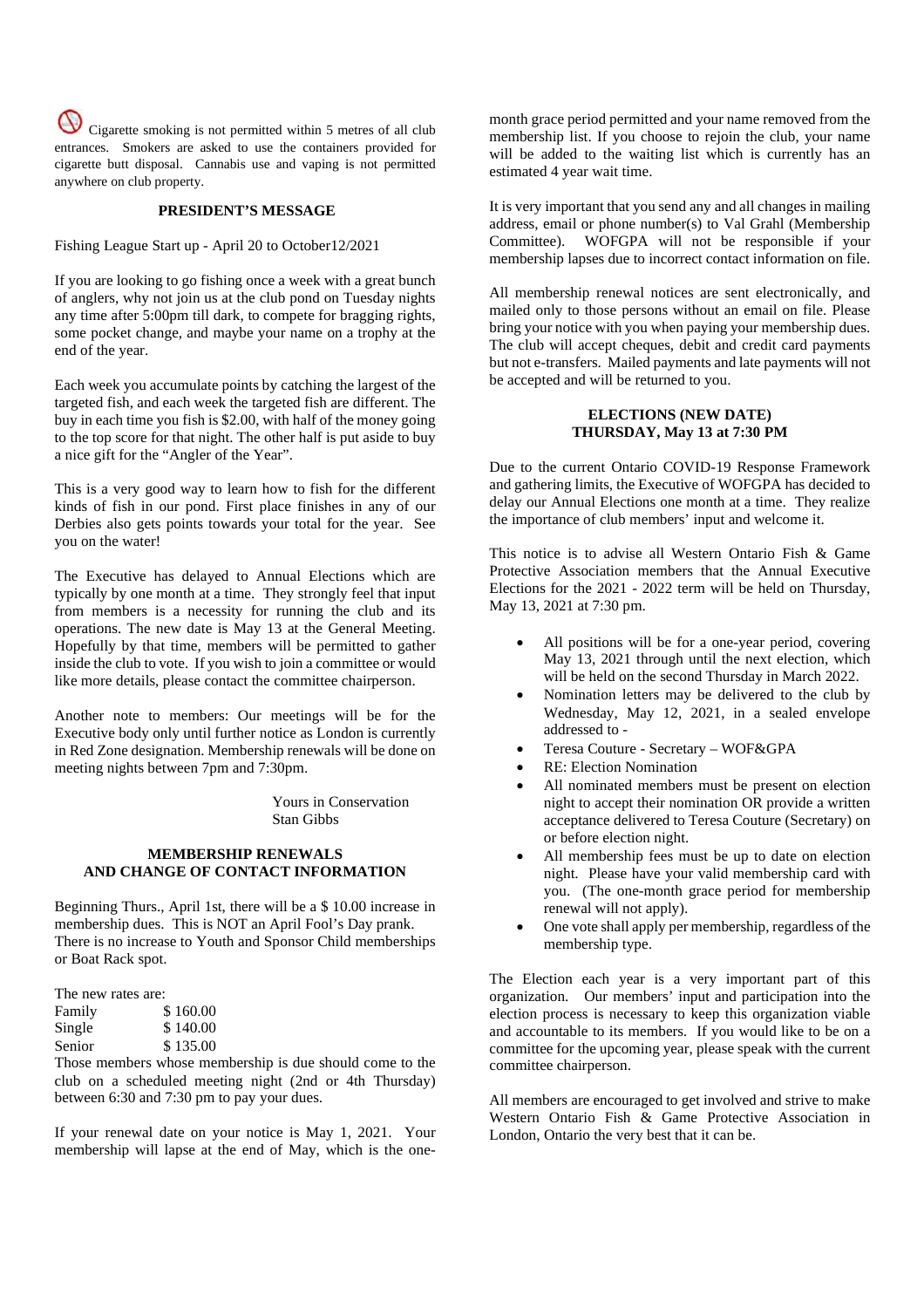#### **WELFARE**

Many club members who aren't able to attend the club for meetings or fishing might welcome a quick call to say "Hello and what have you been up to?" This is especially important during the pandemic as many of our members venture outside or visit friends and family infrequently and would likely welcome a call.

If you know of a club member or their immediate family who could use some cheering up or has reached one of life's many milestones, please contact Teresa Couture who will gladly make contact on behalf of the club.

## **SPRING CLEANUP Sat. April 17 starting at 8:30 am**

On Sat, April 17, a crew of volunteers will meet at 8:30 am to clean up the club grounds after the winter. A number of tasks are planned. Please bring your own rake and work gloves. Refreshments will be provided. Please contact Henry Van Eerdewijk if needed for more details

# **SPRING TROUT DERBY Sunday, April 18**

Unfortunately, due to COVID-19 Red Zone restrictions, it has been decided to cancel our Spring Trout Derby. If you have already paid please come to the hall on April 8th, between 6:30 and 7:30 pm to be refunded.

Fishing at the club is still permitted with covid measures in place.

## **TROUT STOCKING**

Tentatively, there will be 2 Trout stockings in April. One will be early in the month and the other will be closer to the end of the month. Dates will be posted when finalized.

If you can assist, please let Stan Gibbs know.

#### **MERCHANDISE**

Black mask with embroidered "fish" logo. Cost is \$ 13.00 each or 2 for \$ 25.00. This item is in limited supply. Please contact Stan Gibbs about mask purchases.

The club has pens, lanyards, T-shirts, hoodies, sweatshirts, toques, patch crests and key chains available in stock. Lined jackets with an embroidered club crest and your name are available as custom orders only. Custom orders can be placed at any time. Current selection includes larger sized hoodies and T-shirts (sizes up to 3XL).

Andre Koch can be reached at home by phone. Stan Gibbs is present at meetings.

# **LADIES ONLY DERBY**

| Date: | Sat., May 8 |                                                  |
|-------|-------------|--------------------------------------------------|
| Time: |             | 8:00 til noon. Lunch is served by the men around |
|       | 12:15       |                                                  |
| Cost: | \$17        | members                                          |
|       | \$20        | non-members                                      |
|       | \$10        | girls (age 12 and under)                         |
|       | \$10        | volunteers and helpers                           |
|       |             |                                                  |

The rules will be provided at the time of registration. The men are allowed to assist the ladies by helping her with the line should it become tangled or hooked, netting their fish, boat driving and making "Timmies runs". Men must not cast out or bring Trout in.

It is necessary that anglers pre-register between April 7 and April 30 by calling Andre at 519-685-5725 or email at softkoch@hotmail.com

Volunteers are needed to assist throughout the morning and at lunch. If you are able to help, please contact Andre Koch as soon as possible. Participation has been low in the past few years. I would like to hear from 20 or more participants. If the numbers are not there, this derby may have to be cancelled. Let's make this derby a success.

Andre Koch

#### **UPCOMING EVENTS**

The Event Calendar for 2021 – 2022 is available on the club website. Please be advised that all functions listed in this newsletter may be cancelled due to the government regulations. If an event is cancelled, the President, Stan Gibbs will notify members by email.

| Sat. Apr. 3    | Easter Breakfast (cancelled)             |
|----------------|------------------------------------------|
| Thurs. Apr. 8  | General meeting and Annual Elections     |
|                | (delayed one month)                      |
| Sat. Apr. 10   | Jigg's Dinner (cancelled)                |
| Sat. Apr. 17   | Spring Clean up                          |
| Sun. Apr. 18   | <b>Spring Trout Derby</b>                |
| Thurs. Apr. 22 | <b>Executive Meeting</b>                 |
| Sat. Apr. 24   | Pot Luck and Euchre (cancelled)          |
| Sat. May 8     | Ladies Only Derby                        |
| Thurs. May 13  | General Meeting and Elections (new date) |
| Mon. May 24    | Victoria Day                             |
| Thurs. May 27  | <b>Executive Meeting</b>                 |
|                |                                          |
| Sat. June 5    | Tackle Swap                              |
| Thurs. June 10 | General Meeting & BBQ Meat Draw          |
| Sat. June 19   | Crappie Derby                            |
| Thurs. June 24 | <b>Executive Meeting</b>                 |
| Sun. June 27   | <b>Youth Activity Day</b>                |